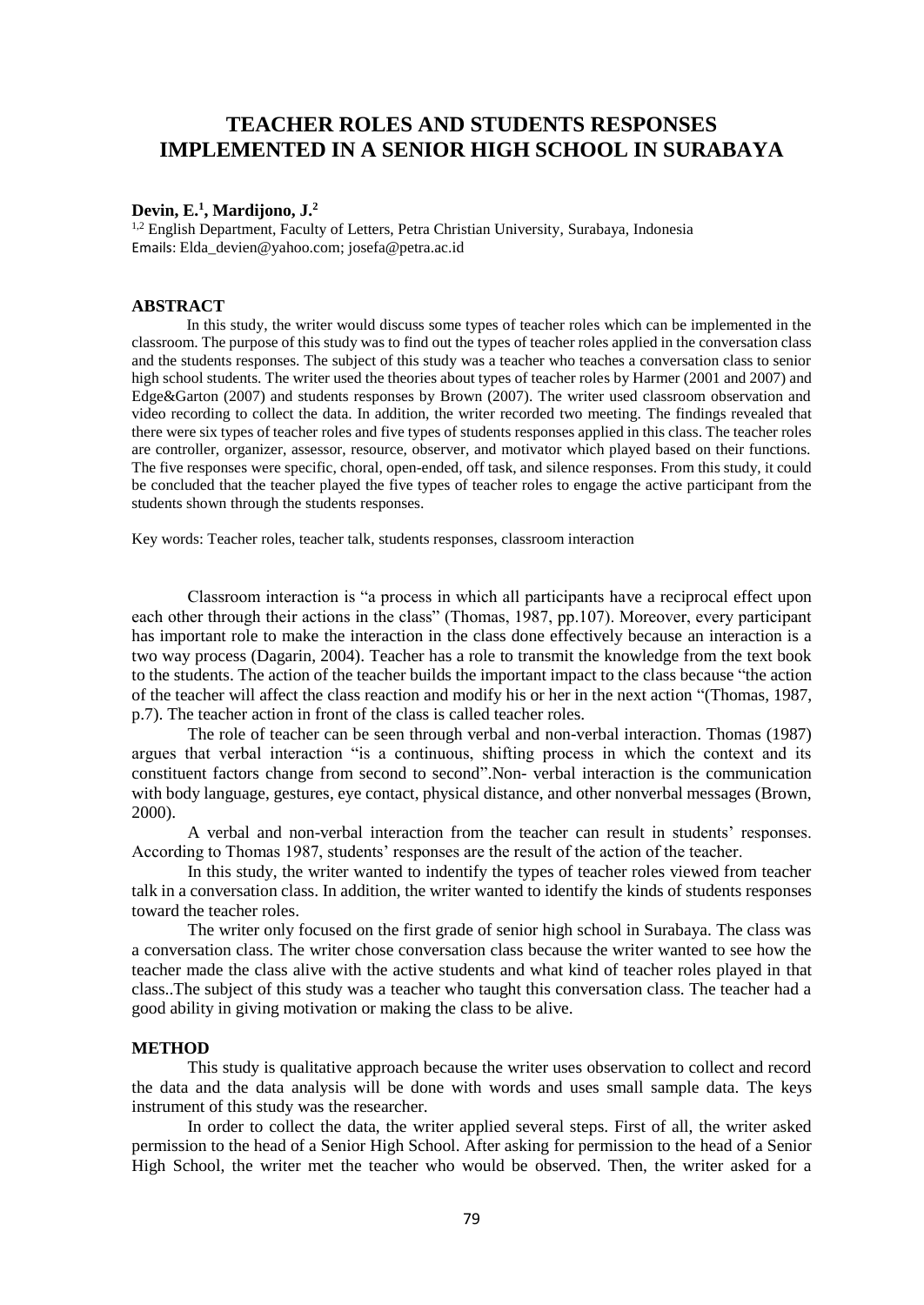permission letter from the administration of English Department. The next, the writer gave the letter to the head of curriculum of the school. Then the writer did the observation.

The writer used video digital recorder to record verbal and non-verbal interaction in the classroom. The writer also used the observation protocol in table 3.1 to take notes about teacher role directly found in the class. The class was recorded two times but only used the first meeting as her source of data. The period of each meeting is 90 minute. The writer collected the data in February 2015,

Then, the recorded data were transcribed after finishing the observation. The writer used detail transcription which consisted of all utterances produced by teacher, students, the pauses, silences and etc. Detailed transcription is attending to both linguistic and non-linguistics features (Gee 2005, as cited in Nagatomo, 2012). After all of the transcriptions were done, the writer started to analyze.

After the recorded data were transcribed, the writer underlined teacher's talk. Then, the writer bolded students talk. The function of underlining and giving bold face were to make the writer easier to distinguish teacher's talk and students' talk. The highlighted was only in the transcript. Next, the writer wrote down the code number of each part. The example of numbering system is 1.1, the first digit represented the talk; 1 for the teacher talk and 2 for the students' talk. And then the second digit represented the sequence of utterances in transcription. After that, the writer put the code number into the first column and the talk in second column of table 3.2.

| Code<br>Number                         | Teacher/ Student<br>Talk   | Type of<br>teacher<br>talk | Type of<br>teacher<br>roles | Type of<br>Students<br>responses | W<br>NV | Note           |             |
|----------------------------------------|----------------------------|----------------------------|-----------------------------|----------------------------------|---------|----------------|-------------|
|                                        |                            |                            |                             |                                  |         |                |             |
|                                        |                            |                            |                             |                                  |         |                |             |
|                                        |                            |                            |                             |                                  |         |                |             |
|                                        |                            |                            |                             |                                  |         |                |             |
| Note:                                  |                            |                            |                             |                                  |         |                |             |
|                                        | Type of teacher roles:     |                            |                             |                                  |         |                |             |
| <b>B</b> : Organizer<br>A.; Controller |                            | C: Assessor                |                             | D: Prompter                      |         | E: Participant | F: Resource |
| $G$ . Tutor                            | H : Observer               | I: Motivator               |                             |                                  |         |                |             |
| <b>Interaction:</b>                    |                            |                            |                             |                                  |         |                |             |
|                                        | N.; Non-verbal Interaction | V: Verbal Interaction      |                             |                                  |         |                |             |

Table 1. The analysis of teacher roles in the conversation class

Table 1 was used by the writer to analyze the data. There are seven columns. The first column was for the code number. The second column was for teacher talk and students' talk. The third column was for the analyzing of type of teacher talk.The fourth column was for the analyzing of type of teacher roles. The fifth column was for the analyzing of the type of students responses. The sixth was for the analyzing of verbal or non-verbal interaction.. The seventh was used to write the additional note. The additional note was about the explanation of the activity of the teacher and students.

# **FINDING AND DISCUSSION**

The whole findings referring to the types of teacher roles and students responses applied in the conversation class can be summarized in the following table.

Table 2. Summary of type of teacher roles and student responses

| Responses<br>Roles | Specific | Choral | Open-ended | Off-task | Silence |
|--------------------|----------|--------|------------|----------|---------|
| Controller         |          |        |            |          |         |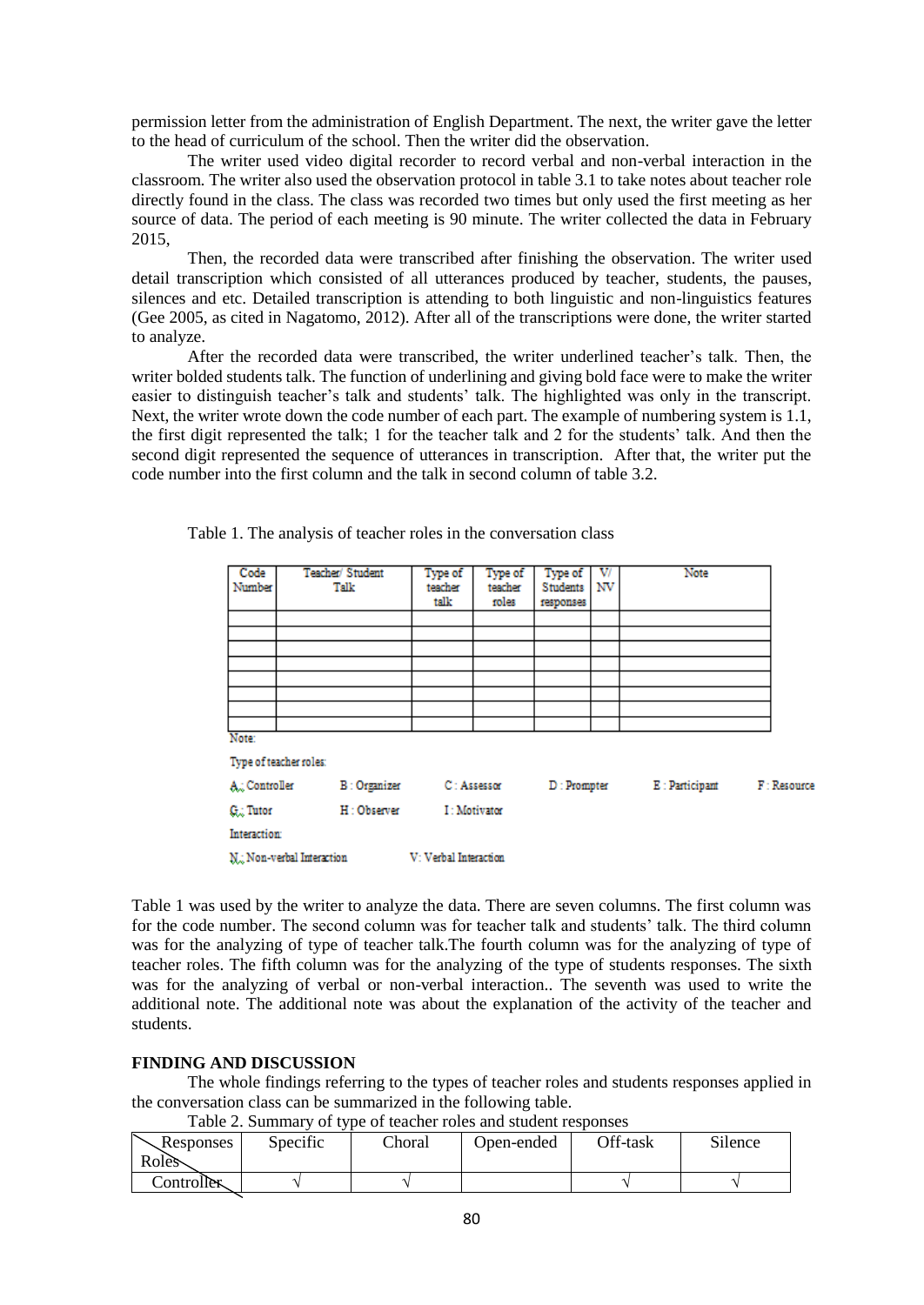| Organizer |  |  |  |
|-----------|--|--|--|
| Assessor  |  |  |  |
| Resource  |  |  |  |
| Observer  |  |  |  |
| Motivator |  |  |  |

From the table above it could be seen that the teacher used six types of teacher roles based on Harmer (2001 and 2007)and Edge &Garton (2009) to make the class alive in the conversation class.

a. Controller

Example:

1.3 T: "Last two weeks, **Iasked you to make a dialogue**. Ya…? Do you still**remember about that**, class?" (**Stood in front of class** and held a

board marker)

.

The teacher and students were discussing about what they had done two weeks before. The teacher acted as a controller when he was in front of the class in order to manifest his authority in the class. That was showed from non-verbal interaction which is from his action in front of the class to control the class. From the verbal interaction, the teacher acted as acontroller when he reminded what they had done in two weeks by saying "**I asked you to make a dialogue"**. The teacher tried to remind his students about the activities before by asking a question "Do you still **remember about that**, class?".

b. Organizer

Example:

1.36 T: "And now, each group has to **make a dialogue**."

1.37 T: "Everyone **must have seven sentences** to be talked."

The situation of that time was the teacher had informed the topic for each group. This topic was used for making the dialogue. Moreover, the teacher told the students about how many sentences should be made by each student in the group. For this situation, the role was an organizer. The teacher was giving the information about what they should do in their group and how many sentences they should make for everyone in the group. Giving information about what kind of activity they should do was the job of an organizer.

c. Assessor

#### Example

# 1.80 T: (while the group performed, the teacher **was paying full attention to the students and enjoying the performance**.)

At this time, the students were performing their group dialogue. While the students performed, the teacher was sitting at his chair and giving full attention to the students' performance. The teacher not only paid full attention but also took a note for their performance. The note was used to grade their performance. Giving his attention and writing his notes showed that he played the role as an assessor who prepared the note and grade the students from it.

d. Resource

#### Example:

1.74 T: "You **can use dictionary to find the difficult words**."

There was a student who had a difficulty to find the appropriate words for his dialogue. And then, the teacher said **"You can use dictionary to find the difficult words."** From the teacher talk, it can be identified that the teacher did not answer directly the answer but he guided the student to find it in the dictionary. One of the jobs as resource was guiding the students to find certain information.

e. Observer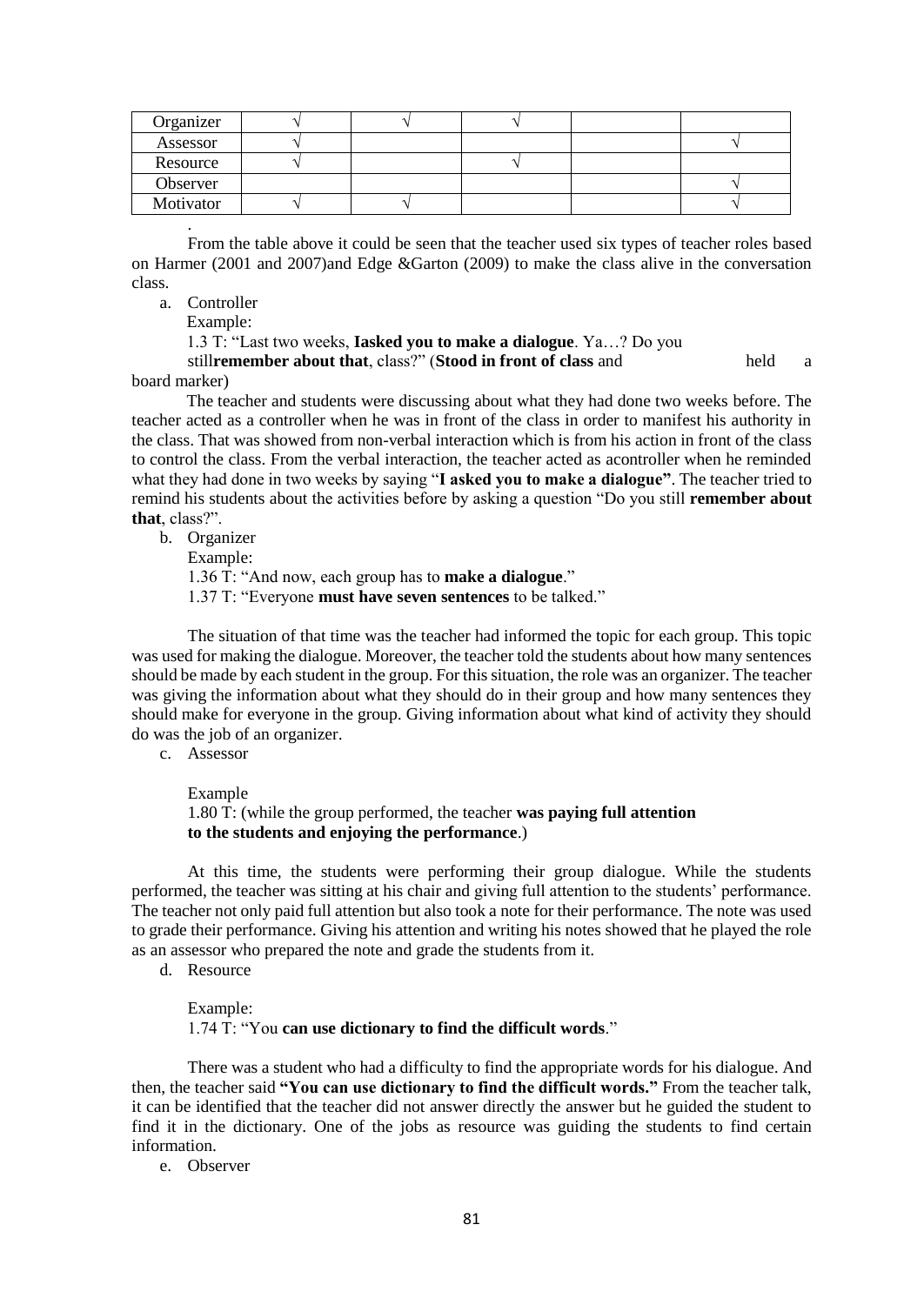Example:

### 1.49 T: (came to the group one by one and **saw what they were doing**

# **and tried to see their dialogue progress)**

The students were in their group and made their dialogue. at that time, the teacher came to the group and observed their work in order to see their progress. From the action, the teacher could know the process where they did their job.

f. Motivator

Example:

1.25 T: "**You can**"

The teacher gave encouragement to a student who was not sure with his capability to be a leader. The teacher used the word "**can**" to make him sure with his capability. One of the jobs as motivator showed in this talk is that the teacher encouraged the student with the verbal interaction that the students could do it.

Based on the finding explained above, there were only six types of teacher roles played in the conversation class. There were three types of role teacher which were not played by teacher: prompter, participant and tutor. In addition, the role of prompter was not used because the function of this role was helping students to get back their speech. In fact, the teacher did not involve when the students performed in front of the class. For the role of participant, it is not shown directly because the teacher not only enjoyed but also took a note. The last, the teacher did not used tutor because this role only used when the teacher guided the student to do longer project. In conclusion, Those types of teacher were not played because those roles focus on guiding a student or a group of students to join competition or purely not involve in the class performance.

From table 2, it could be seen that there were five types of students responses based on Brown (2009) applied in this class. Those responses were used to respond to the roles of the teacher in the class. The students always used specific response to respond to some roles played by the teacher.

- a. Specific response
	- Example:

1.20 T: "I know, you want to be one group with her so Diana, come here".

2.8 S: "**oh, no… why me, sir**?"

The teacher was choosing a student to be a leader. The student responded to the teacher's decision in choosing her as a leader and she rejected it by saying **"oh, no.."**. This response was categorized as specific response, cause the response was from one student and the answer was limited. Moreover, the interaction was only between a student and a teacher. The response was also limited.

b. Choral response

Example:

1.1T: "Good afternoon students."

1.2 T: "How are you?"

#### 2.1 S All: "**Good afternoon sir, fine, thank you"**

In the beginning, the teacher greeted the students. This greeting was for all the students so that all of the students responded together. The students could answer together because the question was for all and they had the same opinion for the question.

c. Open-ended or initiated response

Example:

1.11 T: "Firstly, I will choose the leader of the group, how many group that we had last two weeks?"

## 2.5 S: "**If I have not mistaken, there were five groups, sir. But I think that is too many group sir**."

Teacher asked about the number of group in the last two weeks groups. And then, a student shared her idea. The student's response was categorized as open-ended because the student shared her own opinion about the information question given by the teacher.

d. Off-task response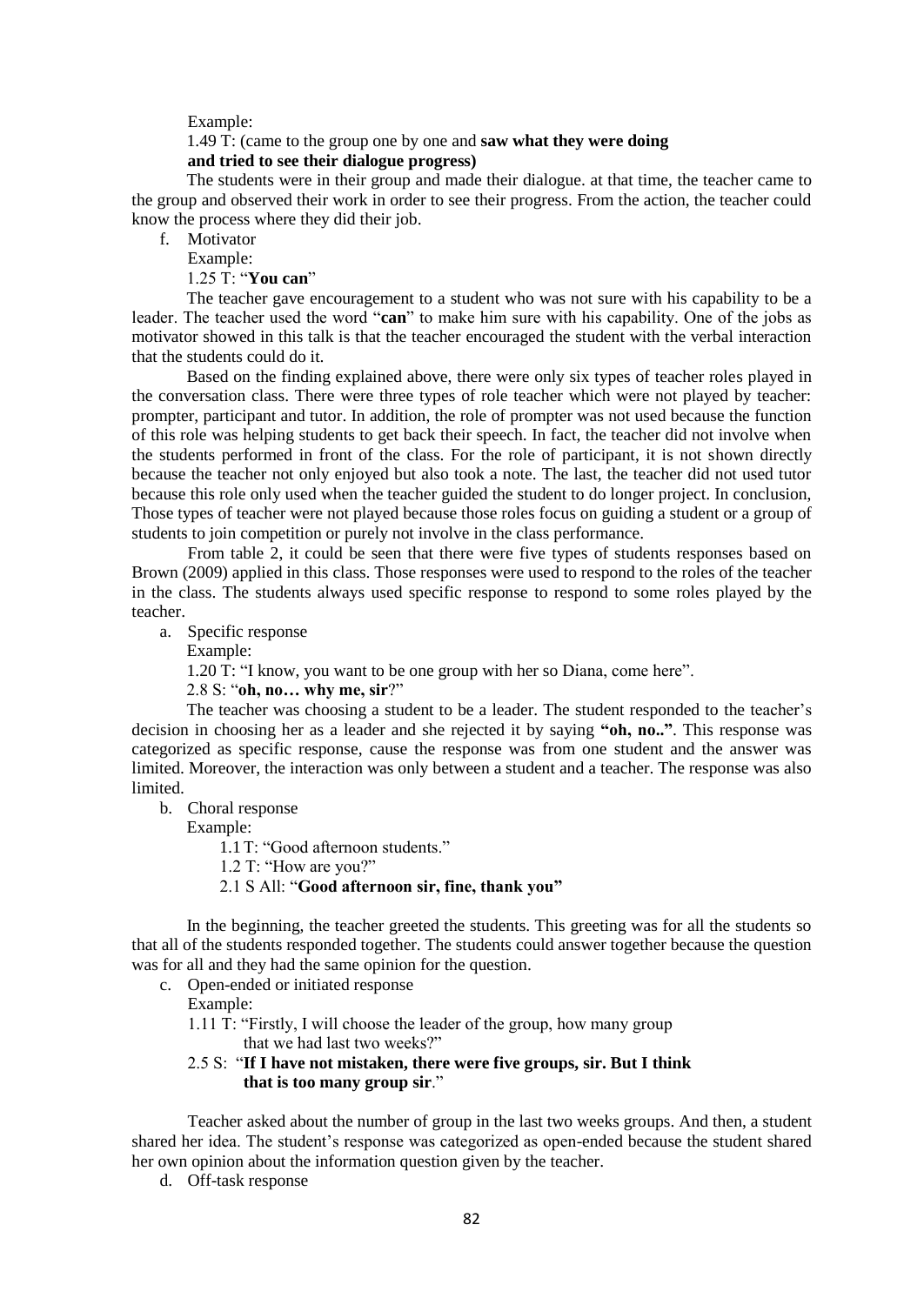Example:

1.42 T: "the sentences are in your mind."

2.15 S: (**were busy with their activities and talked with their friends**)

The teacher was giving encouragement to the students to remind them about the dialogue. The response of the students was not appropriate with the motivation given. The students were busy with their activities and did not pay attention to the teacher.

e. Silence

Example: 1.19 T: "Cindy, come here."

2.6 S : (student J (cindy) **came to the front**)

The teacher directed a student to come in front of the class because she was chosen as a leader. The response of the student was silence but she did an action to respond to the teacher.

From the finding, it could be seen that there were only six types of teacher roles used in the conversation class which could be identified from the teacher talk. In using the role as a controller, there were eight types of teacher talk used: giving information, using the native language, asking question, non-verbal, giving direction, and justifying. As an organizer, the teacher used four types of teacher talk: asking question, giving information, giving direction, justifying and non-verbal. As an assessor, the teacher used two types of teacher talk: giving information and non-verbal. As a resource, types of teacher talk used were asking question and giving information. In the role as an observer, the talk is used only non-verbal. Then, as a motivator, the teacher used five types of teacher talk: encouraging, asking question, dealing with feeling, praising, and non-verbal.

From the activity, the teacher played the role which focused in directing, managing, motivating, and helping the students. The roles which appeared for guiding the students to finish their short project were controller, organizer, resource, and motivator. The role did not stop in guiding the students to finish their dialogue but also to assess their performance in the class. There were two roles which were played by the teacher such as observer and assessor. Furthermore, there was a role which can be united with the roles of assessor and observer could combined with the role as participant, when the teacher enjoyed the performance, he played as participant but he also played the role as assessor when the teacher took a note for feedback. The teacher used every role based on the situation happening in the class.

The role played by the teacher resulted in the reaction or responses from the students. The responses were verbal or non-verbal. In addition, the writer found five types of students responses in this finding. The five types of students responses were specific, choral, open-ended, off-task, and silence. The students responde in specific and open-ended responses if the teacher asked them personally. Sometimes, specific and open-ended responses were used to express their idea or opinion. Although, both specific and open-ended could be used to express opinion or idea, they were not the same. Next, the off task responses appeared when the students were paying less of attention to the teacher.

# **CONCLUSION AND DISCUSSION**

From the analysis, the writer found that the teacher played six roles during the learning and teaching process. The activity of the class was making a dialogue and delivering the dialogue in front of the class. Furthermore, this activity was a group works, all students were separated in some groups. In order to manage the group and this activity, the teacher played the role as an organizer. Furthermore, the most dominant role was organizer because the job in managing of the class activity was belonged to the role of organizer. The example of the job based on the theory which found in the finding were when the teacher put the students in group and managed the turn of performance. In addition, the role of organizer was also the role which got many responses from the students. There were five of students responses appearing as a reaction to the teacher role. The most dominant response was choral because the question or statement from the teacher was for all students. Based on the theory of types of response by Brown (2007), the choral response is the response which is given from some students. in this activity, the response from the students was not a lot because their job was more in writing dialogue, remembering and delivering. In addition, the students gave a specific or open-ended response if they wanted to ask or suggest or answer to the teacher personally.